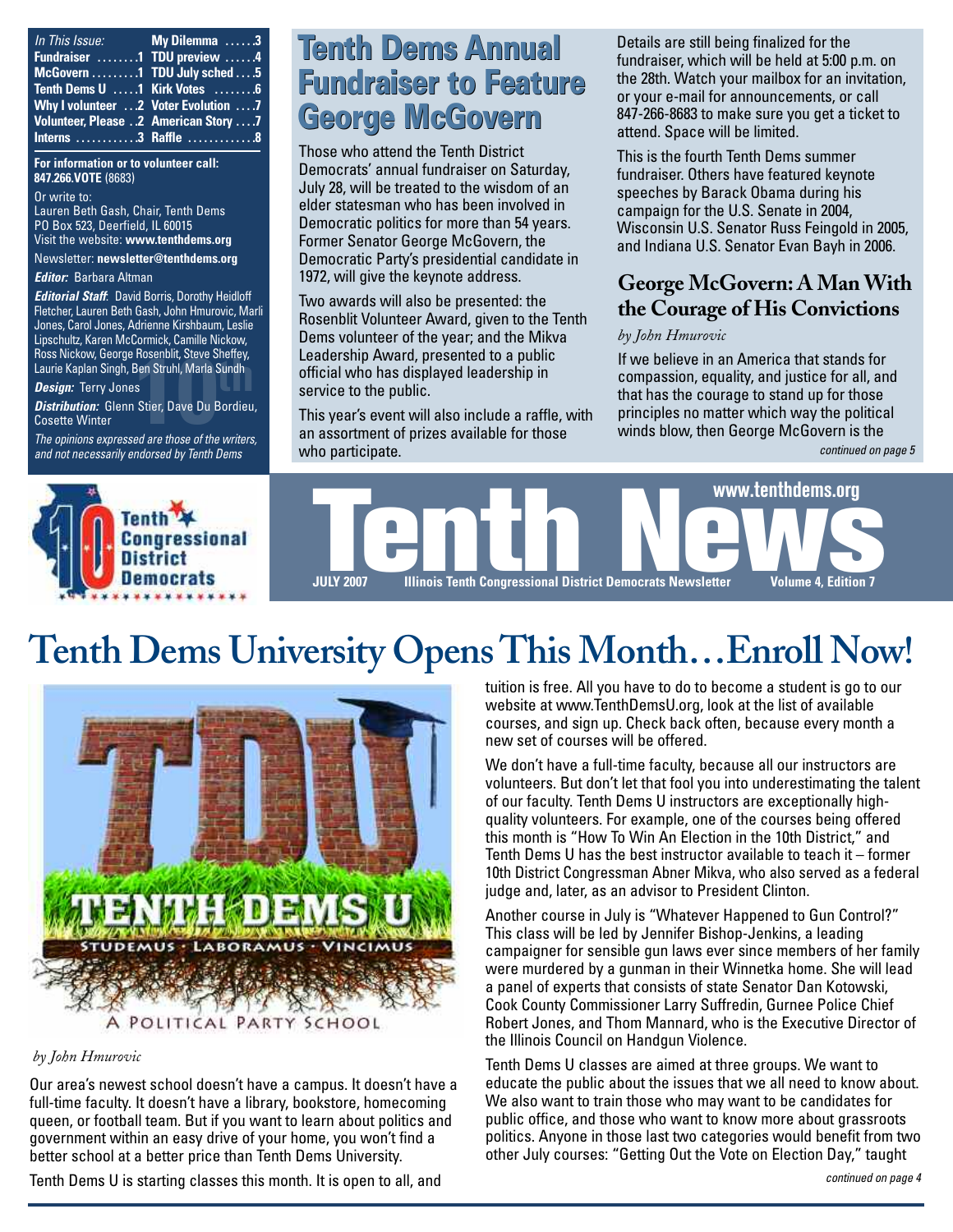# **What Tenth Dems Means to Me**

*by George Rosenblit* 

I was recently asked how it felt to work as a volunteer for Tenth Dems. The short answer is GREAT! But the long answer will tell you why, and that may be more interesting.

I have been retired since 1990. Prior to that time, I had been in marketing management positions for nearly 40 years – even though my formal training was in chemistry, where I learned how to solve problems. As a result, I looked forward to a new challenge every day in my career field. It was great to be paid for doing something I really enjoyed.

Now, let's fast forward to age 50, when I received an invitation to join the American Association of Retired Persons (AARP). This was a shocker! How did I get so old so fast? One-half century gone by, and counting! My first thought was, "What will I do when I retire?" I had no idea how to keep myself occupied at age 65 and beyond. With 15 years to think about it, this problem was put on the back burner for a while.

In the meantime, I joined a social action group through my religious affiliation. It felt good to help cook the food at home and feed the

homeless in a church in Evanston, even though I lived in Highland Park. One of the homeless, a different representative each time, came back into the kitchen to thank us for the food. I could feel my eyes watering. This activity marked the beginning of my heartfelt concern for those who were less fortunate. The die was cast.

So, at age 65, I sought activities involving social action. I became Outreach Speaker for AARP for five years, three of which included being liaison to Congressman John Porter to allocate funds for the elderly. Then, I volunteered to be an Outreach Speaker for the Illinois Campaign for Political Reform. When I heard about Tenth Dems, I realized that here was my chance to bring all my past experience – career, social action, and political involvement – to an activity where I could be useful and enjoy problem-solving once again.

Tenth Dems, the Tenth Congressional District Democratic Organization, and the people in it have been a joy. It has been an opportunity to help build a grassroots organization to support the best Democratic candidates for public office, local and federal. We signed up over 1000 volunteers and recruited interns from high schools and colleges. We trained them. They knocked on doors to talk to the voters and delivered informational literature to them at homes, shopping malls, railroad station platforms, and local events.

*continued on page 4*



*Dan Seals addressed a packed room at Flanagan's in North Chicago on June 16th as Shields Democrats and Independents, a newly formed township organization, held its Candidate Forum. Other speakers included State Representatives Karen May and Eddie Washington, North Chicago Mayor, Leon Rockingham, and Circuit Judge candidate, David Weinstein. Visit [www.shieldsdemocrats.org for](http://www.shieldsdemocrats.org) more information on the organization. Photo by Marli Jones.*

# **Volunteer, Please!**

#### *by Marla Sundh*

## *"Hello, this is the Tenth Dems calling. We have some exciting volunteer opportunities…"*

Now, please listen if you get that call. Volunteer activity has so many benefits for you that you may never have considered.

By volunteering and working on events, you get the satisfaction of knowing you have been on the ground floor of an important mission: bringing progressive government into our communities, local and national.

Through volunteering, you get an opportunity to make new contacts and meet new friends. When you volunteer, you come into contact with a diverse range of people, all of whom have made the decision to give of their time freely. Often these new friends can add richness and inspiration to your life.

Research has shown that volunteering is good for your health. A recent study at Johns Hopkins found participating in volunteer activities keeps the mind sharp, promotes healthy aging, imbues a stronger sense of well-being, and increases social contacts.

A common motivation for volunteering is the possibility for networking and skill development that may help you in your career endeavors. Self-confidence grows as you practice those new skills, whether by writing an article like this one, making phone calls, canvassing doorto-door, attending events, and more. Participating in running a fundraiser, for example, expands your skill set in budgeting, communication, marketing, and planning. What a nice addition to your resume! Marching in a parade or painting a sign can introduce you to skills in the public relations and artistic areas.

Often we forget that we are members of a community, whose interdependence is essential to a positive culture. Becoming involved in your community creates social cohesion, and our community becomes a more desirable and safe place in which to *continued on page 5*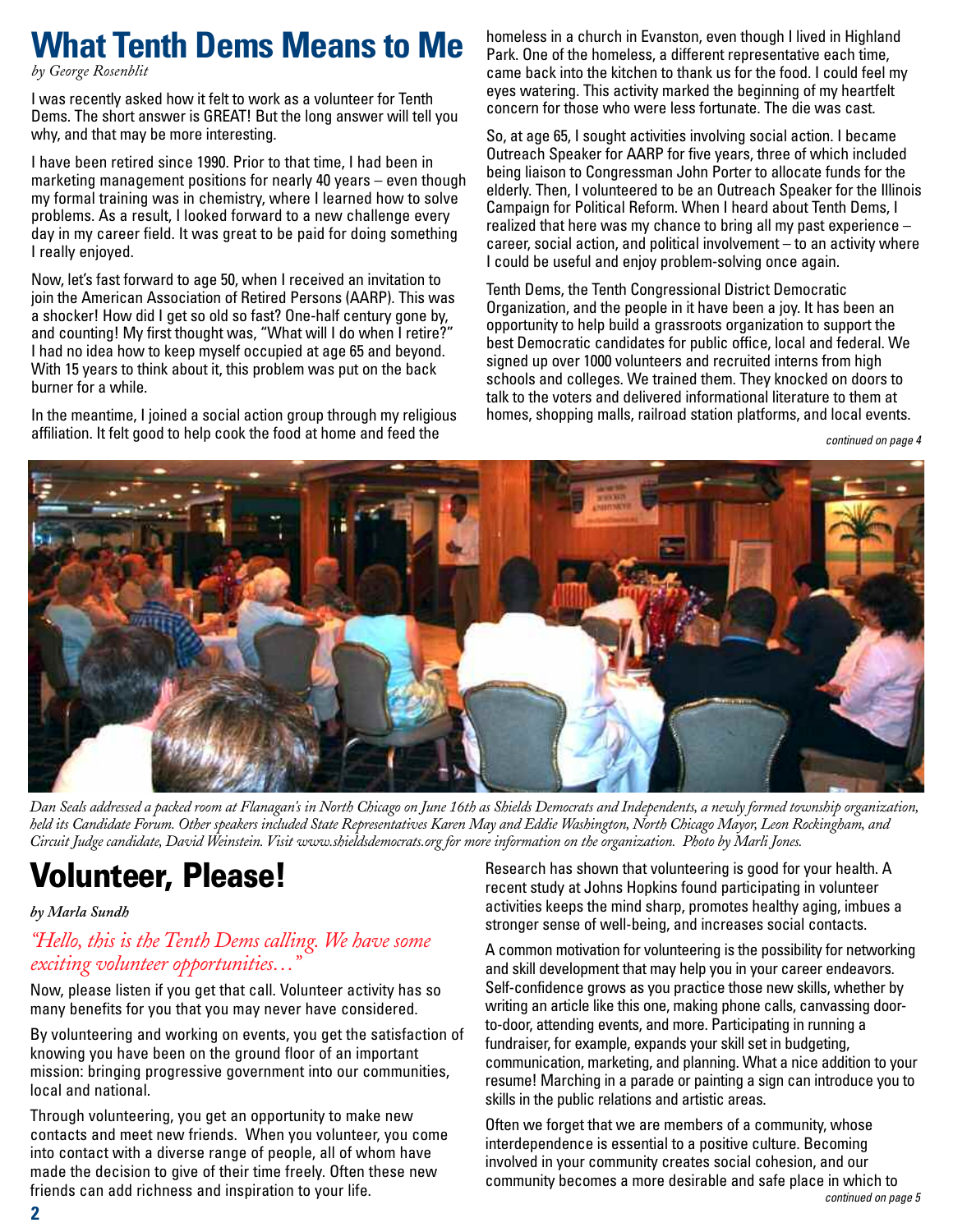# **Tenth Dems Interns: Where Are They Now?** *by Ben Struhl*

In the summer of 2004 the Tenth Dems, then a newly formed organization, took in its first class of interns. I was fortunate enough to be one of those first interns, and I enjoyed my time enough that I returned the next year to help supervise the new group of interns. Even after graduating from high school and going off to Brown University, I've kept coming back to 10th District grassroots politics – with the Moraine Township Democrats, on the Dan Seals campaign, and now back with the Tenth Dems as Projects Director. Recently, I thought I'd contact some of my old intern friends from the last few years and see what they were doing. It seems most of them have been as busy as I have – or even busier.

Bruni Hirsch, a fellow member of the Tenth Dems inaugural intern class, is currently going to school in Germany, as part of the "Tufts in Tuebingen" program at Tufts University. Bruni is going into her senior year. She is majoring in International Relations and Community Health, and minoring in German Studies. Bruni's first volunteer position was as an intern with the Tenth Dems, but since then she has been an intern and advocate for Rape Victim Advocates of Chicago and a social care manager for Neighborhood Health Plan in Boston. Last February she went to rural Nicaragua with the Tufts Medical School Clinic, and she will be vice president of the Tufts Community Union next year.

Buzz Maslov, another of the original 2004 interns, has also been busy. Going through college at breakneck pace, he graduated summa cum laude from the University of Illinois with a degree in economics. Now he's going to Harvard Law School, where he just finished his first year. This summer he's working as a summer associate for a law firm in Washington, D.C., where he's involved in antitrust and corporate defense work.

Anita Birse, one of our second year interns, has also graduated from college recently. Anita graduated Lake Forest College with a double major in politics and psychology. Currently, she works at Loyola University as a financial assistance advisor and will begin graduate study there in the higher education program with an emphasis on student affairs. In addition to all her schoolwork and her job, Anita still serves in the U.S. Army Reserves.

Another of our second year interns, Dan Swislow, has been taking a year off from school to do political work, interning for Senator Chris Dodd and working with a fundraising consulting firm. Over the summer Dan is continuing with Senator Dodd, doing work on the Senate Banking Committee. Dan has also recently gone to New Orleans to help out with post-Katrina recovery. He also has interned with Hillary Clinton's Senate re-election campaign, backpacked in Europe, and worked as Deputy Press Secretary for the Harrison for Congress campaign in New York City. He plans to finish college next year and graduate from New York University in the spring.

Amanda Wall, another second year intern, has also been busy politically, interning for State Representative Barbara Flynn Currie and for Senator Dick Durbin at his Chicago office. Earlier this year she interned at The People's Law Office, a civil rights law firm. This summer, Amanda is in South Africa working at The Institute For Democracy in South Africa in the parliamentary information monitoring service. She's currently a junior at the University of Chicago.

Last year's interns have been keeping pace with the others. Among them, Doug Horn has graduated recently from the University of

*continued on page 4*

# **My Dilemma, or…** *How I Learned to Stop Worrying and Like the Emergency Supplemental Appropriations Bill by Adrienne Kirshbaum*

For six years, I seethed and suffered. I watched a terrible administration make one bad decision after another, only to be returned to office with a majority of the popular vote. I looked around me at the people I saw walking down the street and shopping in the malls and I wondered, "What are they thinking!?!" I feared that I was growing old, and quite possibly would never see another Democratic majority. The evidence of corruption and incompetence in the Bush administration continued to build. And then we had the election of 2006. Slowly – much too slowly – the people of this country had awakened. Finally, as the death toll mounted, they had realized that the Iraq War was not going well, and they turned to the Democrats to get us out of there. There were other issues, of course, but the pundits had decided that Iraq was the main reason for our victory, and now the pressure was on us to end the war.

I worried about this as I tasted the joy of victory. Being a Democrat and a Cubs fan, I always find a reason to worry. But I believed that if we weren't able to make a difference in Iraq, the people would turn on us, and no matter what else we'd be able to accomplish, they'd vote us out. So, along with most other loyal Democrats, I held my breath, crossed my fingers and hoped for success.

The much-publicized first 100 hours went so well, and I was thinking, "See? We showed them! We know how to run things!" But only a fool would think it was always going to be that easy. And there was still the war to worry about. And the Emergency Supplemental Appropriations Bill.

I think a large part of the problem with the public's perception of Congress is that the bills legislators deal with are so complex and so difficult to understand. It takes a lot of work to decipher them and determine what they mean and how they will affect us. We get our news from newspaper headlines designed to arouse us or, on television, from sound bites meant to inflame and sensationalize. There is no space in the newspaper, or time on TV, for in-depth analysis of a bill that has hundreds of pages. So when both houses of Congress were able to pass a bill that demanded time lines to get our troops out of Iraq, I cheered. It was happening; we were going to end the war!

Then President Bush vetoed the bill.

This is when my troubles started. Neither house of Congress was able to get the two-thirds majority necessary to override the president's veto. A compromise bill was fashioned, with no time lines, less money for the war, and benchmarks for the Iraqis. It only funded the war through September of this year, which was a shorter time than the original bill. Bush signed it, and the uproar was deafening. Many of the "progressive" radio hosts on the station I listen to all day cried, "Cowards! The Democrats folded! They caved in!" This, of course, was also how it appeared to me. I didn't understand the legislation. And as far as I was concerned, any compromise with Bush was a bad thing.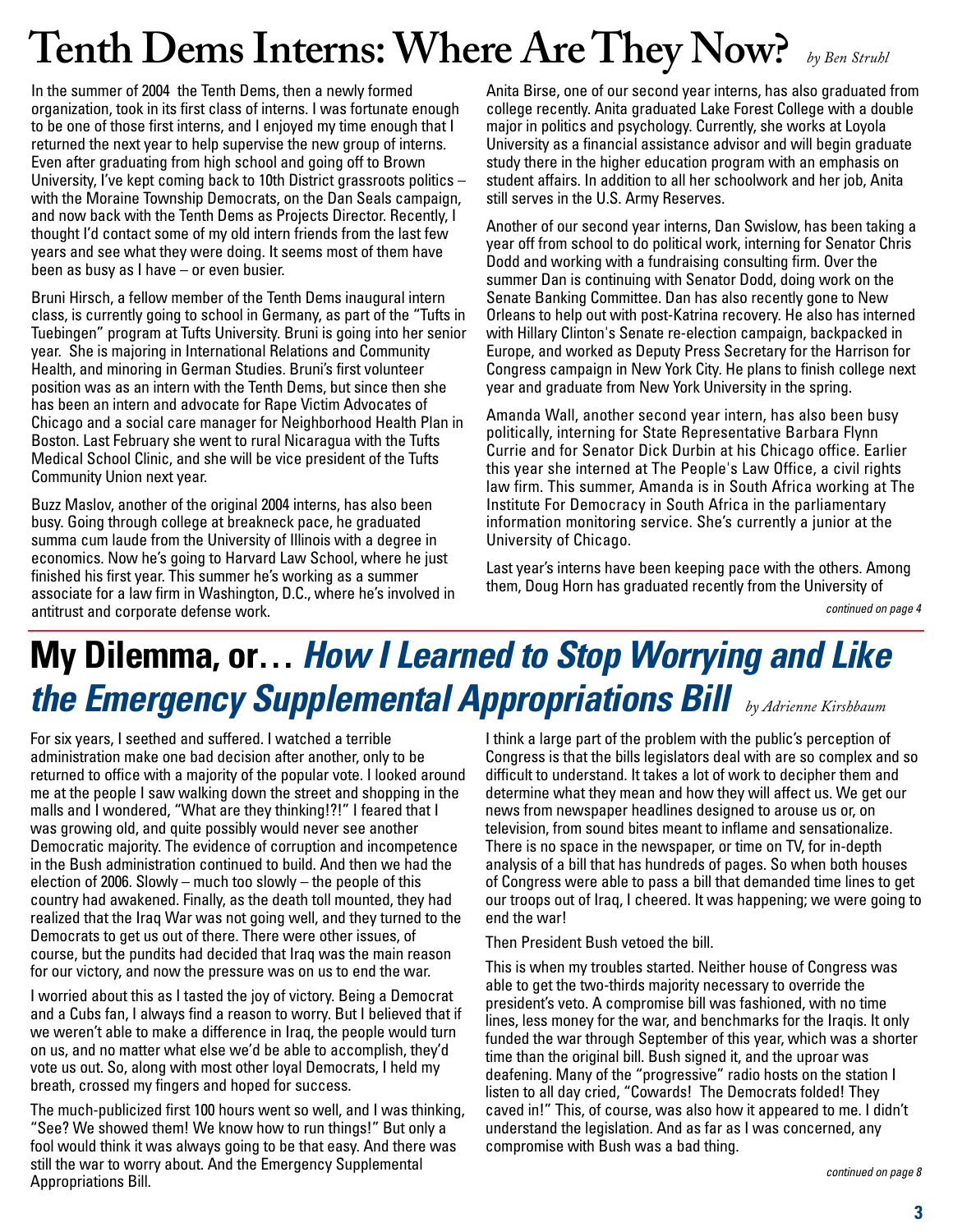# **Tenth Dems U** *continued from page 1*

by political consultant Steve Sadin, and "Dirt Digging and Legislative Lookup: Internet Research in Politics," which will be taught by local political blogger Ellen Beth Gill.

Here are a few additional facts about Tenth Dems U:

### **Class Locations**

We will be holding classes at locations throughout the 10th District. The first group of classes will be in Winnetka, Deerfield, Northbrook, and Highland Park.

#### **Instructors**

Our aim is to bring you courses taught by only the best. Our instructors are people who have worked in their field, and who have years of experience and knowledge to share.

### **Length of Courses**

Many classes will be just one session, probably two hours maximum. Some, like this month's class on political research on the internet, will have more than one session, but will be set up so you can still learn something even if you only attend one of the sessions.

### **Admission to Tenth Dems U**

Pre-registering for courses is important. We may have limited seating for some of the classes, so go to [www.TenthDemsU.org to](http://www.TenthDemsU.org) reserve your spot. Classes are open to everyone, regardless of whether you reside within the 10th District. Again, there is no cost to attend, and new courses will be offered every month.

#### **Degrees**

Yes, we are offering degrees. Attend five Tenth Dems U classes and you will be awarded an associate's degree in 10th District politics. It takes completion of ten courses to earn a bachelor's, 20 for a master's, and 30 to become a doctor of 10th District politics. We plan to have our first graduation ceremony to award the degrees next summer.

#### **Studemus. Laboramus. Vincimus.**

If your Latin language skills have too many cobwebs to be dusted off, here is what the phrase above means: "We study. We work. We win." It appears on the Tenth Dems U logo for a good reason. We learn in school that democracy is what makes America great. Tenth Dems U is all about making it even better. If "we study," we will learn more about the problems and issues we face and how to take action to bring about change. If "we work," we can make

## *Why I Volunteer continued from page 2*

We also gave grants of money to people running for office.

It costs money to run this type of operation. We need to raise funds. So if you believe in true democracy, please give what you can afford, but give something, and help share the burden when you are asked.

I'll be 83 in August. I once thought I'd be over the hill at 65, but I'm not over the hill yet. Nor will I ever be as long as I can think clearly. I firmly believe that adults of all ages should not only be concerned about the direction of our country but also should be actively engaged in the political process – to make things happen for the benefit of all, not just for the few. Being active is healthy. It gives you a reason to get up early in the morning. And you'll live longer.

So what are you waiting for? Join Tenth Dems today if you haven't already. And don't forget to volunteer. There's something for everyone to do, regardless of experience. To volunteer, contact volunteers@ tenthdems.org, or call 847-266-vote (8683).

# *A Preview of August Offerings for Tenth Dems U*

### **America's Military Misadventure in Iraq: How did we get there? What has been accomplished and at what cost?**

**Date:** Wednesday, August 1, 7:00-8:30 p.m.

**Location:** TBA

**Instructor:** David Borris, businessman, Democratic committeeman, wage and benefit advocate, and peace activist.

We will briefly discuss the creation of the modern state of Iraq in the aftermath of the first world war, the United States's support for Saddam Hussein's brutal regime throughout the 1980's, Gulf War I and the decision not to go into Baghdad, and the subsequent UNSCOM and UNMOVIC inspections.

We will review the National Security Strategy of 2002 and the political philosophy that gave it birth and touch on the critical differences between pre-emptive and preventative war in international law.

We will then examine some of the now obvious mistakes made in the invasion's aftermath within the context of American militarism and pursuit of empire. This will allow us to discuss the costs - financially, in human suffering, in the stability of the region as a whole, and in damage to America's image around the world. The class will explore the unique privatization of this war, and war profiteering in general.

Finally, we can engage in a discussion of where we go from here, and the consequences of various courses of action.

those changes happen. And if we succeed, the result for all of us will be that "we win."

Be a part of Tenth Dems U and be a part of making change happen by getting the best political education, from the best instructors you can get, at the best price, close to home.

Go to [www.TenthDemsU.org to](http://www.TenthDemsU.org) enroll.

## *Get Ready to Rock and Enroll!*

**Important: Be Sure to Register in Advance. Seating May Be Limited.**

### **Interns** *continued from page <sup>3</sup>*

Illinois in Champaign. After working with the Tenth Dems he went on to work for local State Senator Kathy Ryg in the western part of the 10th District. Now, fresh out of school, he's busy looking for a job.

Rachel Mosetick, also of last summer, is our only former intern who is still in high school, but she's been no less busy as she looks forward to her senior year. Right now she is interning at Highland Park Hospital, shadowing medical professionals as they do their jobs. She hopes to take her experience back to school with her, and to get honors credit when she graduates next year. As yet she is undecided where to go to college.

So, while former interns at Tenth Dems have gone on to a wide variety of different activities, many have continued to participate in grassroots politics and other public service endeavors. All of us at Tenth Dems would like to wish our former interns the best, and the author would like to thank them for their contributions to this article.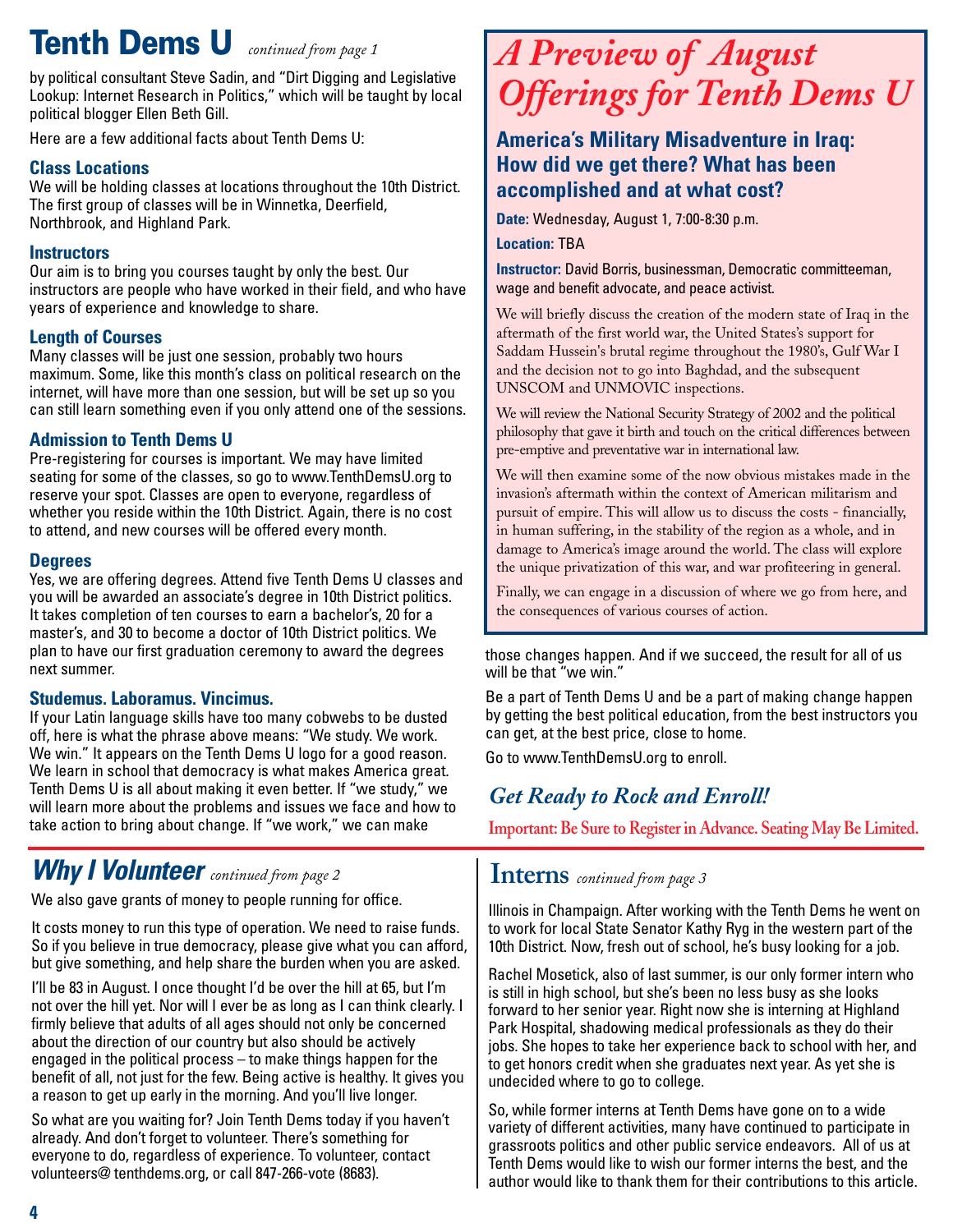## **Tenth Dems U July 2007 Class Schedule**

**Hon. Abner Mikva on How To Win an Election in the 10<sup>th</sup> District** 

**Date:** Tuesday, July 24, 7:00 p.m. **Location:** Winnetka Community House, 620 Lincoln, Winnetka **Instructor:** Hon. Abner Mikva, Former 10th District Democratic Congressman

In 1972, Abner Mikva ran an aggressive and passionate campaign for the 10th District Congressional seat. He lost, but came back two years later and became the first Democrat to represent this area in Congress since Julius Goldzier was swept into office on the strength of the Grover Cleveland/Adlai Stevenson ticket in the 1892 presidential race. Today, Democrats have one of their best shots at reclaiming that seat, but it's not going to be easy. In this course, Judge Mikva will share some of his extensive knowledge of the 10th Congressional District and what it takes to win here. He will discuss the challenges he had to overcome to narrowly edge out his Republican opponents, and which of the lessons that he learned still apply today. In this course we will also discuss the current 10th District's geography, and take a look at the people who live here, what issues they care about, and how they have voted in recent elections.

### **Whatever Happened to Gun Control?**

**Date:** Monday, July 16, 7:00 p.m. **Location:** Northbrook Public Library, 1201 Cedar Lane, Northbrook **Instructor:** Jennifer Bishop-Jenkins, Gun Control Activist

Despite the deadliest shooting spree in recent U.S. history occurring just a few months ago, the issue of gun control does not appear to be near the front of the list of concerns being discussed by most candidates and voters. Jennifer Bishop-Jenkins will lead a panel discussion on what has been happening with gun control, as well as the status of gun laws in Illinois, proposed legislation, and what the NRA lobby is doing to oppose gun restrictions. Jennifer has been a leading voice on the issue of gun violence ever since her sister and brother-inlaw, and their unborn child, were shot to death in their Winnetka home in 1990. Accompanying Bishop-Jenkins will be a panel of experts: State Senator Dan Kotowski, Cook County Commissioner Larry Suffredin, Gurnee Police Chief Robert Jones, and Thom Mannard, the Executive Director of the Illinois Council Against Handgun Violence.

### **Dirt Digging and Legislative Lookup: Internet Research in Politics**

**Date:** Saturday, July 28, 2:00 p.m.

**Location:** Garden Room of McDonald's, 50 Waukegan Road, Deerfield **Instructor:** Ellen Beth Gill, attorney, political activist, and author of Ellen's Tenth Congressional District Blog

In this day and age, you can find timely, in-depth political information online, completely free of charge. However, most people don't know it's there, much less how to find it. Fortunately, Ellen Gill, a prominent local political "blogger" and an expert on internet research, will tell you what you need to know about how the internet has revolutionized the way our government is monitored and how campaigns are run, as well as what you can do to be a part of this new wave. You'll get hands-on experience at tapping into Congressional voting records, court cases, committee hearings and more. The course will also help you decipher the information that you find.

Keep your schedule free for a second, related course in August. Details to come soon.

### **Getting Out the Vote on Election Day**

#### **Date:** Thursday, July 19, 7:00 p.m.

**Location:** Highland Park Recreation Center, 1207 Park Avenue West, Highland Park **Instructor:** Steve Sadin, Political Consultant

If your supporters don't vote…you lose. It's as simple as that. But nothing is simple about getting voters to the polls. That's why political campaigns devote a lot of effort to "getting out the vote." Steve Sadin, a professional political consultant and founding member of Tenth Dems, has worked on getting out the vote in many campaigns. He will share his expertise, including his experiences in helping the 2004 Barack Obama campaign for the U.S. Senate build its north suburban campaign nearly from scratch. He will also delve into the specifics of phone banking, canvassing, computer skills, and identifying constituent groups to build an effective get-out-the-vote operation.

## **Volunteer, Please** *continued from page 2*

live. And volunteers discover that it feels good to contribute to the well-being of their community.

Volunteers are the lifeblood of any political organization. Electoral campaigns rely on volunteers and can be won or lost by the strength of that group. Patty Livingston is one of those volunteers. Patty started with Tenth Dems in our organization's infancy, partly because she "loves meeting people with the same principles and values." She has worked phone banks, set up meetings, worked in the Moraine office, and attended events. Patty believes working together makes us stronger. "I believe in the Democrats," she relates.

Mary Reynolds, Tenth Dems volunteer coordinator, believes in the volunteers. Here's how she descibes that faith: "I'm always amazed by the enthusiasm and ingenuity of Tenth Dems volunteers. When I'm stuck on an assignment, there's always somebody with different experiences and skills to get the project rolling again. Seeing volunteers staff an event is poetry in motion – everyone is always so willing to pitch in. I guess the most rewarding part of coordinating volunteers is getting phone calls or emails: 'Mary, I heard you were looking for volunteers this week. How can I help?' Tenth Dems volunteers have busy, multi-faceted lives, but they know how critical it is to work for progressive change in our district. Every volunteer's effort makes a difference."

Recent political contests have attested to the power of grassroots volunteerism. We have to look no further than our own district to see that. A true democracy means involvement, and government by the people. A healthy volunteer population is essential to those principles. Tenth Dems is proud to boast that kind of volunteer base. And we've always got room for more. To volunteer, contact volunteers@ tenthdems.org, or call 847-266-vote (8683).

## *McGovern continued from page <sup>1</sup>*

#### personification of our ideal.

McGovern is best known as the Democratic presidential nominee who lost to Richard Nixon in 1972, as a three-term U.S. Senator from South Dakota, and perhaps most of all as one of the leading voices against the war in Vietnam. But McGovern's life has many more chapters than those, including important connections to Chicago's north suburbs.

Born in South Dakota in 1922, he is certainly a product of his upbringing in the American Midwest. The son of a Methodist minister, McGovern grew up learning the values of caring for the plight of others and standing up for what you believe is right.

When World War II began, McGovern was 19. He volunteered for military service and became a pilot of a B-24 bomber. He flew 35 combat missions and was awarded the Distinguished Flying Cross.

After the war, McGovern returned to school. He considered following in his father's footsteps and studied at Garrett Theological Seminary in Evanston; but he changed course and attended Northwestern University, graduating with a doctorate in history. Returning home to South Dakota to teach, he became active in Democratic politics, drawn to the Democratic Party in part by Lake County resident Adlai Stevenson.

Although he is probably best remembered as one of the earliest opponents of the war in Vietnam, McGovern has devoteddevoted much of his life to helping the poor and hungry. In 1961, President Kennedy appointed him the first head of the Food for Peace program. In Congress, he led efforts to expand programs to combat hunger,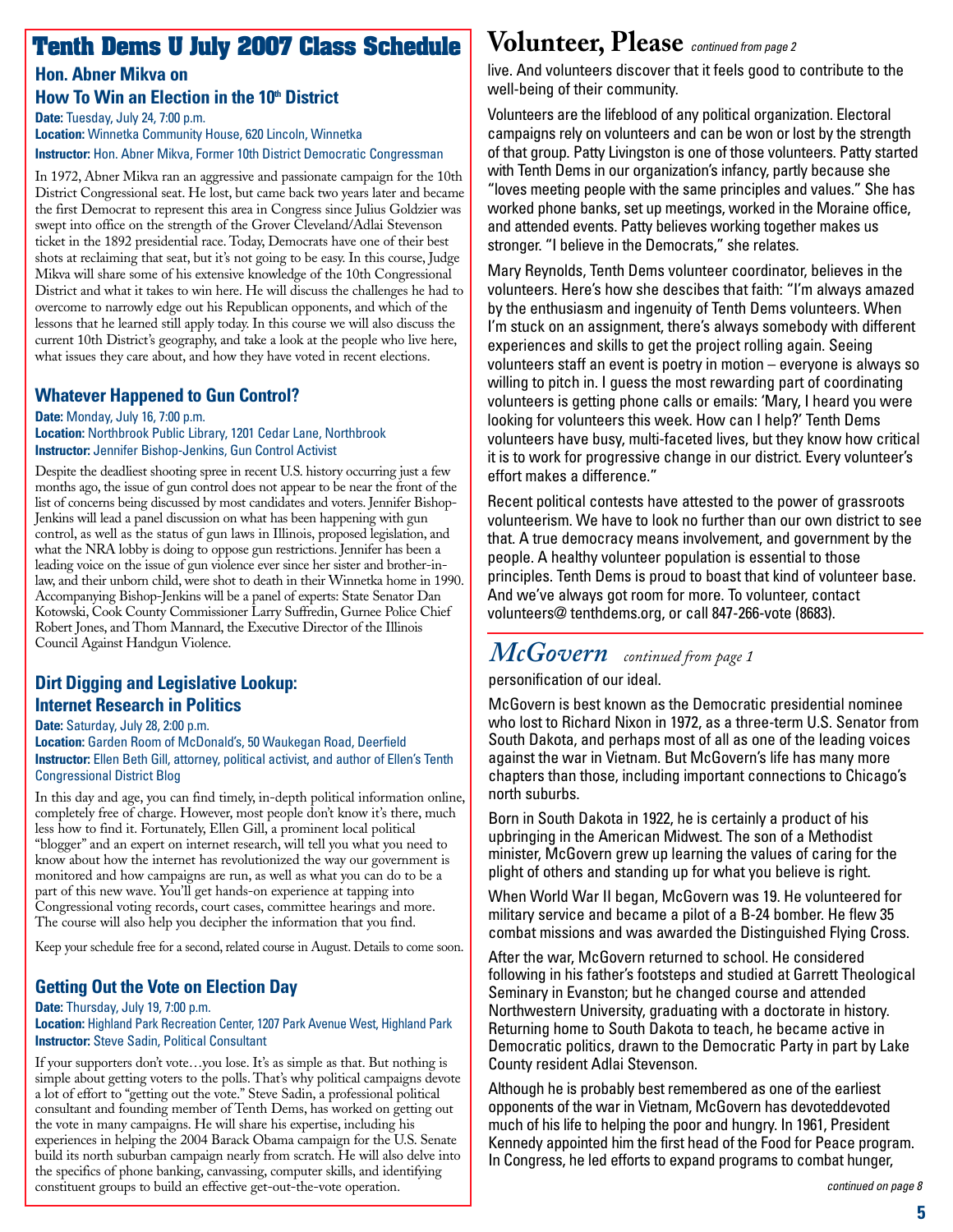# **Kirk Votes Both Ways on the 9/11 Commission Recommendations and Student Loans**

#### *This is the second in an ongoing series of articles on Mark Kirk's voting record in the 110th Congress*

As Mark Kirk struggles to walk the tightrope between his responsibility to represent the values of Tenth District voters and his steadfast support of the Bush administration, he increasingly is relying on a time-tested tactic: take the Democratic position on highprofile, final votes but undermine the same policies by voting the Republican position on less visible, procedural votes.

Last month, this newsletter highlighted two key votes during the 110th Congress in which Kirk employed the aforementioned tactic: H. R. 2 – Increasing the Minimum Wage and H.R. 6 – Reducing the Nation's Dependence on Foreign Oil by Investing in Renewable Energy. (See "Do you Know How Your Congressman Votes? Mark Kirk Unmasked as Party-Line Republican," *Tenth News*, June 2007).

In this issue, we examine Mark Kirk's voting record on two other bills

debated on the House floor this session:  $H.R. 1 - a$  bill designed to improve our nation's security by enacting the remaining reforms recommended in 2004 by the 9/11 Commission (which earlier had been rejected by the Republican-controlled

| Legislation                                      | Motion to Recommit to Committee<br>(To Block Consideration) |                       | <b>Final Vote</b>   |                       |
|--------------------------------------------------|-------------------------------------------------------------|-----------------------|---------------------|-----------------------|
| H. R. 1: Implementing                            | <b>DEM POSITION</b>                                         | <b>KIRK VOTE</b>      | <b>DEM POSITION</b> | <b>KIRK VOTE</b>      |
| the Recommendations<br>of the 9/11 Commission    | No                                                          | Yes<br>(Roll call 14) | Yes                 | Yes<br>(Roll call 15) |
| H.R. 5: The College<br><b>Student Relief Act</b> | No                                                          | Yes<br>(Roll call 31) | Yes                 | Yes<br>(Roll call 32) |

Congress); and H.R. 5 – The College Student Relief Act, a

Democratic proposal to reduce interest

between \$26,000 and \$68,000 a year.

ultraconservative Republican agenda.

rates for student borrowers whose families earn

In the case of both H.R. 1 and H.R. 5, Kirk voted

to send the bills back to committee. (See box below)

yes--the Democratic position--on the final vote when the bill came to the House floor. But just minutes before those votes he supported Republican-led efforts to block these important pieces of legislation from moving forward to the House floor by voting "yes" on motions

This two-tiered approach has constituted Mark Kirk's effort to have his cake and eat it too. He strives to craft an image of himself as a moderate Republican while simultaneously supporting the

> That's why it's critical for Tenth District voters to know Mark Kirk's full voting record, including his procedural votes. We'll continue to examine Kirk's record in the 110th Congress in future issues of this newsletter.

# **Get the Perfect Gift for Family or Friends**

*Celebrate any joyous occasion – or just treat yourself – with the hat that commemorates this upcoming joyous occasion:*

# **01.20.09 – Bush's Last Day**

To order by phone, call 847-266-VOTE (8683). Or place your secure, online credit card order at

<http://www.tenthdems.org/index.php/800>

# **Buy 1 hat for just \$20 or 2 hats for \$40**

and pay just \$4 more for shipping and handling (same low S+H cost for one hat or two)

### **Buy 3 hats for \$60 and get free shipping!**

### **Get 5 hats for just \$95 plus free shipping!**

To order by mail, send check or money order, along with your phone number and shipping information to:

Tenth Congressional District Democrats P.O. Box 523 , Deerfield, IL 60015

Please make your check payable to: **Tenth Congressional District Democrats**

Paid for by the Illinois Tenth Congressional District Democrats, P.O. Box 523, Deerfield, IL 60035 and not authorized by any candidate or candidate's mittee. Contributions are not tax-deductible. Corporate contributions are not allowed.

Hats can also be purchased at the **Moraine Township Democrats Office** 580 Roger Williams Ave. Highland Park, IL

*during our normal office hours:*

1:00 PM - 4:00 PM Monday, Wednesday, Friday

Open evenings and Saturday mornings by appointment only.

> (Please call 847-266-8683 in advance to be sure the office is open, or to make an appointment to stop by evenings or Saturday mornings.)

**6**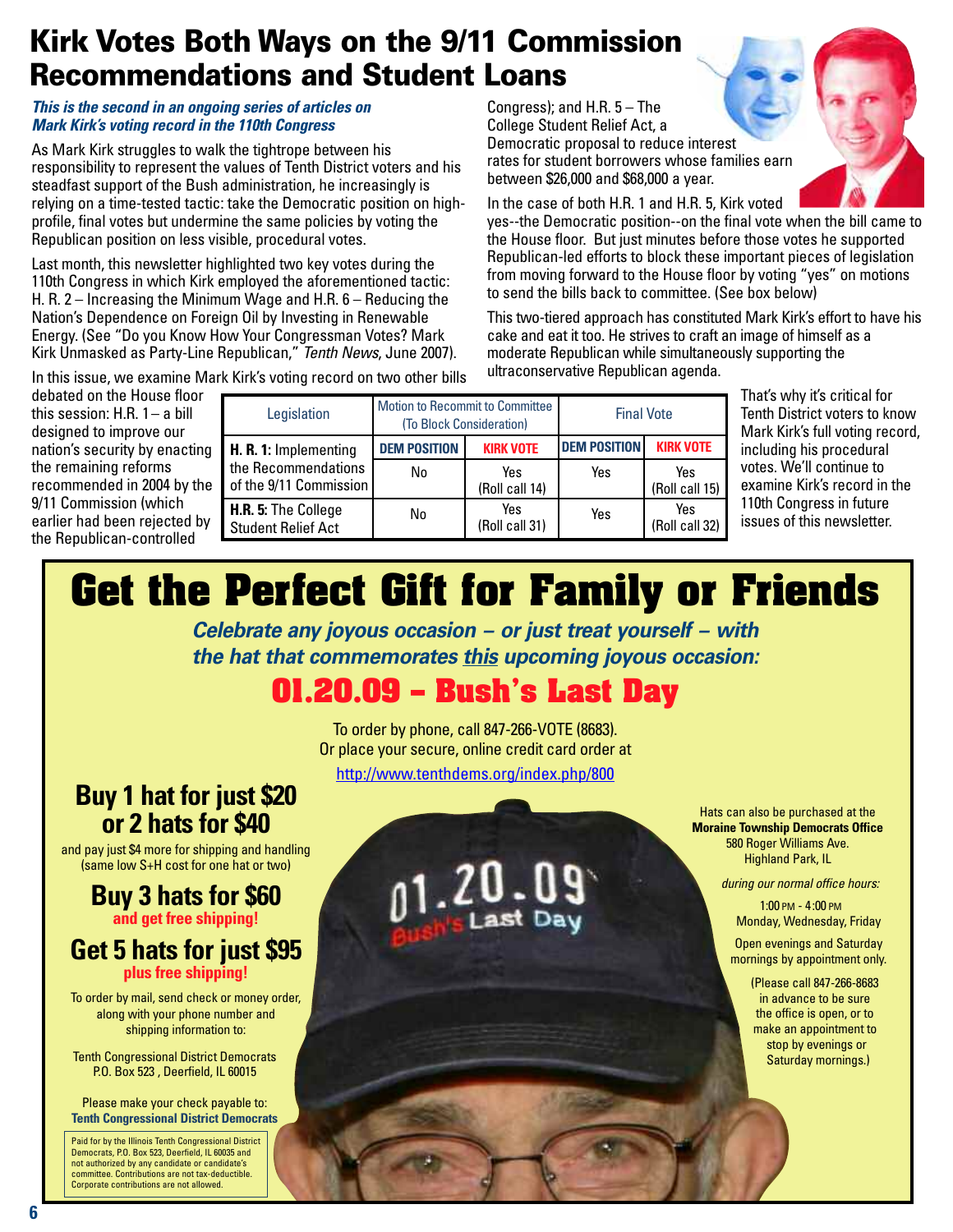# **Evolution of a Passionate Voter**

#### *by Dorothy Heidloff Fletcher*

The Republican Party lost me a long, long time ago when I finally realized that I had lost my voice in the Party and thus my ability to help select candidates or influence policy.

I have labeled myself as an Independent for more than 20 years.

A year ago I committed to being an active and founding member of Shields Democrats – a Voice for Democrats and Independents – after attending a coffee for Democratic candidate Dan Seals. I have also committed to supporting the Tenth Congressional District Democrats in many of its endeavors.

Recently, the Tenth Dems had a political button made up which states: "Voting is Not Enough!" I so agree! I work with Shields Township Democrats because I passionately believe that we need to educate the electorate as well as get people out to vote, and in a much greater number than the 17% of registered voters who bothered to vote this past April.

I believe now that Democrats/Independents offer the best path to establishing a more just nation and restoring our badly damaged international reputation.

Shields Township Democrats – a Voice for Democrats and Independents – pledges to present candidates as well as incumbents in settings where voters can easily question, challenge, or support a candidate or elected official. We work for in-depth reporting of issues and explaining how our elected officials actually vote. We want to encourage caring and competent people to consider running for an office and then support them.

We work with the Tenth Dem's educational program (Tenth Dems U: see related articles in this issue of the Newsletter) in which people

# *The New American Story*

#### *by Steve Sheffey*

"You're entitled to your own opinion, but not your own facts." That famous quote from the late Sen. Daniel Patrick Moynihan (D-NY) is cited in, and animates, Bill Bradley's new book, *The New American Story* (Random House: New York, NY 2007, 364 pages). Although Bradley's book comes up short on specific proposals, it provides some valuable insights about the political situation today.

Bradley's assessment of George Bush's presidency is that nothing happened "except a jingoistic war, narrowed constitutional rights, unsafe workplaces, destruction of the environment, massive wealth creation for a few, and the further worsening of the average American's economic and social conditions. Sound familiar? They delivered what they promised, after all."

Bradley calls for an end to the politics of division and for reaching out to the majority of Americans not driven by extremist ideologies. He believes that the political elites may be at each other's throats, but the American people are not, and that the red/blue division is largely a fiction created by the media. Most Americans are closer in ideology and viewpoints than the elites on both sides who purport to represent them and who attempt to create divisions where there are none. As Bradley points out, "demonizing the other side doesn't facilitate the process that leads to an informed consent of the governed."

Bradley understands that it is possible to thoughtfully argue one's position without abandoning reason or civility. He uses the abortion debate as an example. Right-to-lifers want severe restrictions on abortion. Pro-choice supporters oppose any additional limitations on abortion, however reasonable, out of fear that a reasonable

can learn grassroots organizing and the operations of our Democratic republic at all levels of government.

We Shields Township Democrats, just one year old, are a diverse group, which I believe is a true strength. Some of us are life-long Democrats! Some of us are true independents. I grew up in Democratic Cuyahoga County (Cleveland) Ohio as a Taft Republican. I can remember going door-to-door for Nixon in 1960 and meeting plenty of opposition. I walked with my six-year-old son – I believe in exposing kids to the political process. It is a great way to introduce children to civics. He is an activist to this day!

I am also a member of the League of Women Voters and a descendant of one of the original suffragettes of pre-Civil War marches. My ancestor spent time in jail because of her advocacy. My desire to register everyone is not always warmly received, but I argue: first register, next educate and then get out the vote. And that vital second step, to educate, is what I believe Shields Democrats has set as a major goal and why this convert works to get out the vote.

The political landscape of Shields Township, and Lake County, and perhaps, our nation, is evolving. Have a voice in this change. Join us!

#### *A note about "Townships," if, like me, you are curious about what constitutes a township:*

- Townships are the oldest existing form of government on the North American continent – originating in Rhode Island in 1636. Illinois townships began in 1850.
- Townships birthed annual town meetings.
- Townships facilitate governmental functions between the county and municipalities.
- Today 85 of 102 counties operate under townships and serve eight million people.

regulation today might lead to an unreasonable regulation tomorrow. The public does not share the zeal on either side. The vast majority of Americans, according to Bradley, think abortion should be legal but are troubled by it, yet neither party reflects this nuanced view. Instead, each party has made the extreme view the litmus test for candidate endorsements. This is but one example of how candidates are forced to play to positions more extreme than those held by most of their constituents.

Bradley urges the Democratic Party to "become synonymous in people's minds with a good job at good pay, universal health care, superior public education, pension security, a safe environment, a strong military, and a conviction that the best way to lead the world is by example."

Bradley supports public financing of campaigns because, as Barney Frank (D-MA) said, "We are the only people in the world required by law to take large amounts of money from strangers and then act as if it had no effect on our behavior."

The media also is part of the problem, according to Bradley. Instead of helping the public analyze issues, the media strives for conflict. The media attempts to create "balance" by giving each side the same weight, without attempting to determine the truth of conflicting claims and without attempting to expose distortions and outright lies.

The candidates, too, come under fire from Bradley for not speaking from their core convictions and failing to stand up to their consultants and fundraisers. Candidates rely too much on the polls and not enough on their inner convictions. But candidates with guts can win, as Sen. Russ Feingold proved in 1998, by standing on